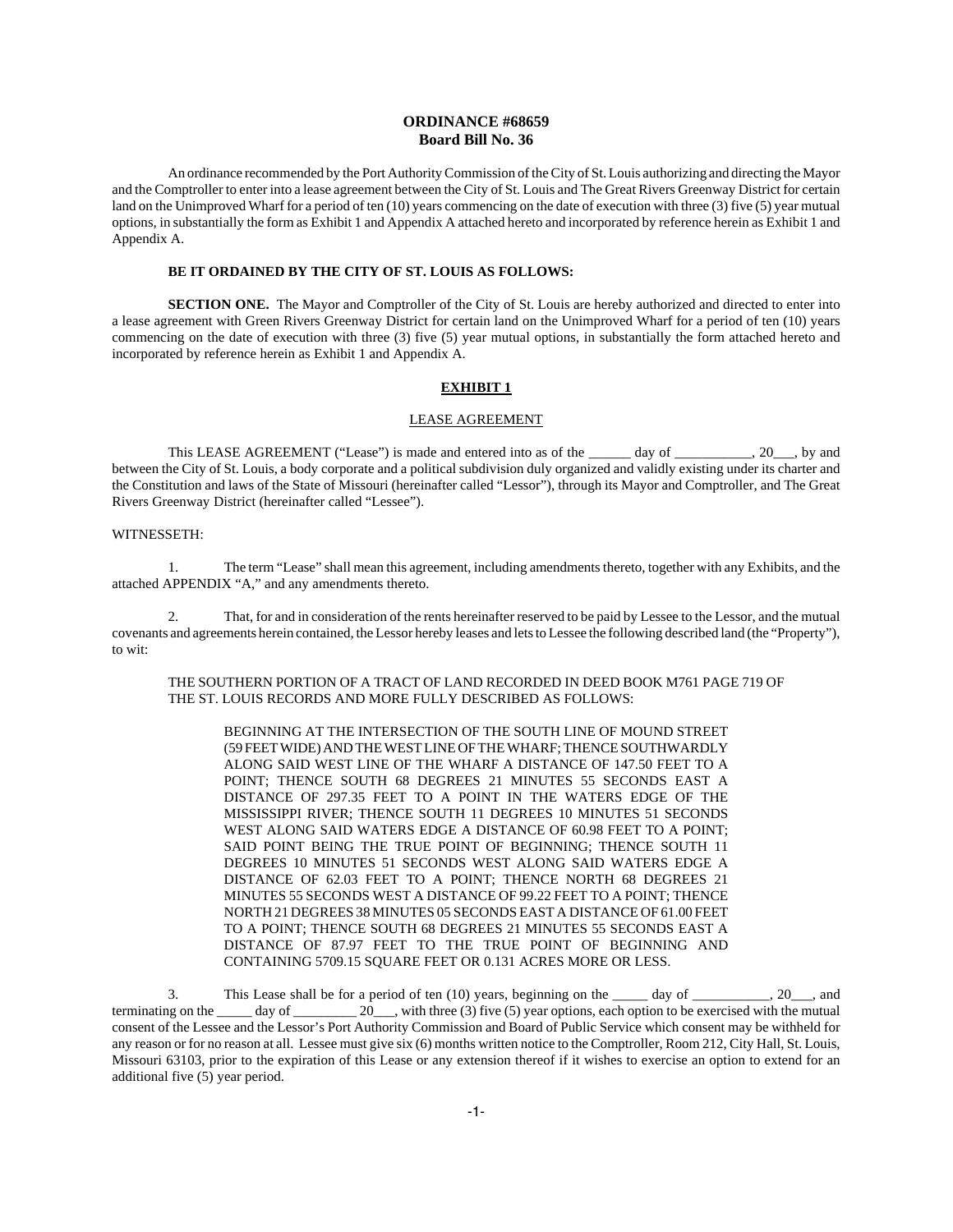# **ORDINANCE NO. 68659** Board Bill No. 36

4. For the rights and privileges herein granted, the Lessee agrees to pay the Lessor the following rental:

An annual rental of Eight Hundred Ninety Nine Dollars and Nineteen Cents (\$899.19) paid annually in advance.

The rents to be paid to Lessor for the rights and privileges leased hereunder shall be subject to adjustments as provided by, and under the terms and conditions set forth in APPENDIX "A," which is attached hereto and incorporated by reference.

5. The above area shall be used only for the purpose of a bicycle and pedestrian rest station and viewing platform for the Mississippi River.

6. The Lessor hereby waives the requirement of Section 5 of APPENDIX "A" only to the extent the Lessee be required to purchase and maintain environmental impairment liability insurance. All other requirements contained in APPENDIX "A" shall apply.

7. All other matters governing this lease, as well as rents, are set forth in APPENDIX "A."

IN WITNESS WHEREOF, the parties hereto have duly executed and delivered this Lease Agreement.

| <b>LESSEE:</b><br>THE GREAT RIVERS GREENWAY DISTRICT | <b>LESSOR:</b><br>CITY OF ST. LOUIS, MISSOURI |
|------------------------------------------------------|-----------------------------------------------|
|                                                      |                                               |
|                                                      | Mayor                                         |
| ATTEST:                                              |                                               |
|                                                      | Comptroller                                   |
|                                                      | ATTEST:                                       |
|                                                      | City Register                                 |
|                                                      | APPROVED AS TO FORM, ONLY:                    |
|                                                      | City Counselor                                |
| <b>STATE OF MISSOURI</b><br>$)$ SS                   |                                               |
| <b>CITY OF ST. LOUIS</b>                             |                                               |

On this \_\_\_\_\_ day of \_\_\_\_\_\_\_\_\_\_\_\_\_, 20\_\_\_, before me appeared FRANCIS G. SLAY and DARLENE GREEN to me personally known, who being by me duly sworn did say that they are the Mayor and Comptroller of the City of St. Louis and that they are authorized to execute this Lease Agreement on behalf of the City of St. Louis under the authority of Ordinance No. 67403 and acknowledge said instrument to be the free act and deed of the City of St. Louis.

IN TESTIMONY WHEREOF, I have hereunto set my hand and affixed by official seal in the City of St. Louis aforesaid the day and year first above written.

Notary Public

My Commission Expires:

\_\_\_\_\_\_\_\_\_\_\_\_\_\_\_\_\_\_\_\_\_\_\_\_\_\_\_\_\_\_\_\_\_\_\_\_\_\_\_\_\_\_\_\_\_\_\_

\_\_\_\_\_\_\_\_\_\_\_\_\_\_\_\_\_\_\_\_\_\_\_\_\_\_\_\_\_\_\_\_\_\_\_\_\_\_\_\_\_\_\_\_\_\_\_\_

(SEAL)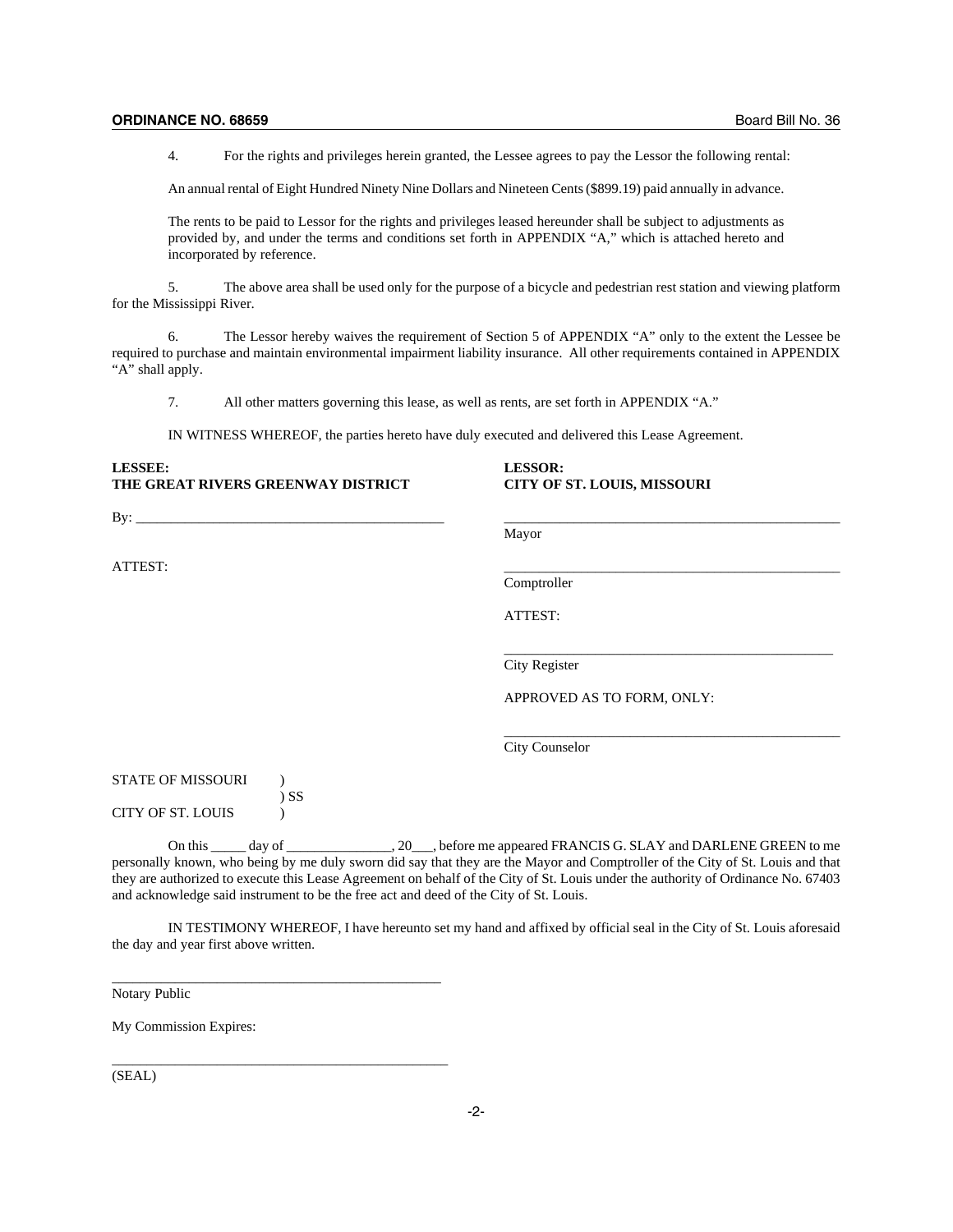| <b>STATE OF MISSOURI</b> |        |                                      |                                                                           |
|--------------------------|--------|--------------------------------------|---------------------------------------------------------------------------|
| CITY OF ST. LOUIS        | SS     |                                      |                                                                           |
| On this                  | day of |                                      | 20 before me, a Notary Public in and for the City of St. Louis, Missouri, |
| appeared                 |        | who, being sworn, did say that he is | of The Great Rivers Greenway District                                     |

and that said Lease Agreement was signed in behalf of said authority to be the free act and deed of said authority.

IN TESTIMONY WHEREOF, I have hereunto set my hand affixed by official seal in the City and State aforesaid the day and year first above written.

Notary Public

My Commission Expires:

\_\_\_\_\_\_\_\_\_\_\_\_\_\_\_\_\_\_\_\_\_\_\_\_\_\_\_\_\_\_\_\_\_\_\_\_\_\_\_\_\_\_\_\_\_\_\_

\_\_\_\_\_\_\_\_\_\_\_\_\_\_\_\_\_\_\_\_\_\_\_\_\_\_\_\_\_\_\_\_\_\_\_\_\_\_\_\_\_\_\_\_\_\_\_\_

(SEAL)

## **APPENDIX "A" STANDARD PROVISIONS LEASES OF WHARF LAND AND MOORING RIGHTS**

l. The base rate of \$0.0750 (current adjusted base rate \$0.1575) per square foot of land and \$7.50 (current adjusted base rate \$15.75) per linear foot of mooring may be adjusted at five year intervals beginning January 1, 2014, upon recommendation of the Port Commission and approval of the Board of Public Service. No such recommendation may be made by the Port Commission unless within 180 days before January 1 on which the adjusted rates are to become effective, the Port Commission shall conduct a public hearing with due notice to the public and to the users of City owned land and mooring rights. The maximum adjustment which can be recommended and approved shall be twenty-five percent (25%) of the base rates set out in the first sentence of this section. Each adjustment shall be added to the base rate plus any previous adjustments and the resultant rate shall be called the current adjusted base rate. If the recommended adjustment to the base rate by the Board of Public Service is in excess of fifteen percent (15%), the recommended raise of rate shall be approved by resolution of the Board of Aldermen. If the Board of Aldermen fails to act before the effective date of the rate increase, the rate then shall be automatically adjusted by fifteen percent (15%).

2. The mooring area or Leased Premises shall be used by Lessee only for purposes consistent with the lawful use of said area. Structures or major alterations shall be made in accordance with plans and specifications approved by Lessor through the Board of Public Service. Upon the expiration, termination, or cancellation of this Lease, the Lessee shall remove all and any vessels, boats, watercraft or other practical movable structures from the Leased Premises and mooring area, without expense to the Lessor. In the event said vessels, boats, watercraft or other practical movable structures are not removed within ninety (90) days after receipt of notice by the Lessee, the Lessor may take possession of said vessels, boats, watercrafts or other practical movable structures or may cause same to be removed at the expense of the Lessee.

Written notice when required shall be deemed to be sufficient and delivered when deposited in the certified U.S. mail and sent to Lessee's last known address.

3. Definitions. As used in this Lease, the following terms shall have the meaning specified herein:

The term "City" shall mean The City of St. Louis, Missouri, a city and political subdivision duly organized and existing under its charter, the Constitution and laws of the State of Missouri.

(2) The term "Discharge" shall have the meaning ascribed to such term by §311(a)(2) of the Clean Water Act, 33 U.S.C. 1321(a)(2);

(3) The term "Environmental Law" shall mean any international, foreign, federal, state, regional, county, local, governmental, public or private statute, law, regulation, ordinance, order, consent decree, judgment, permit, license, code, covenant, deed restriction, common law, treaty, convention or other requirement, pertaining to protection of the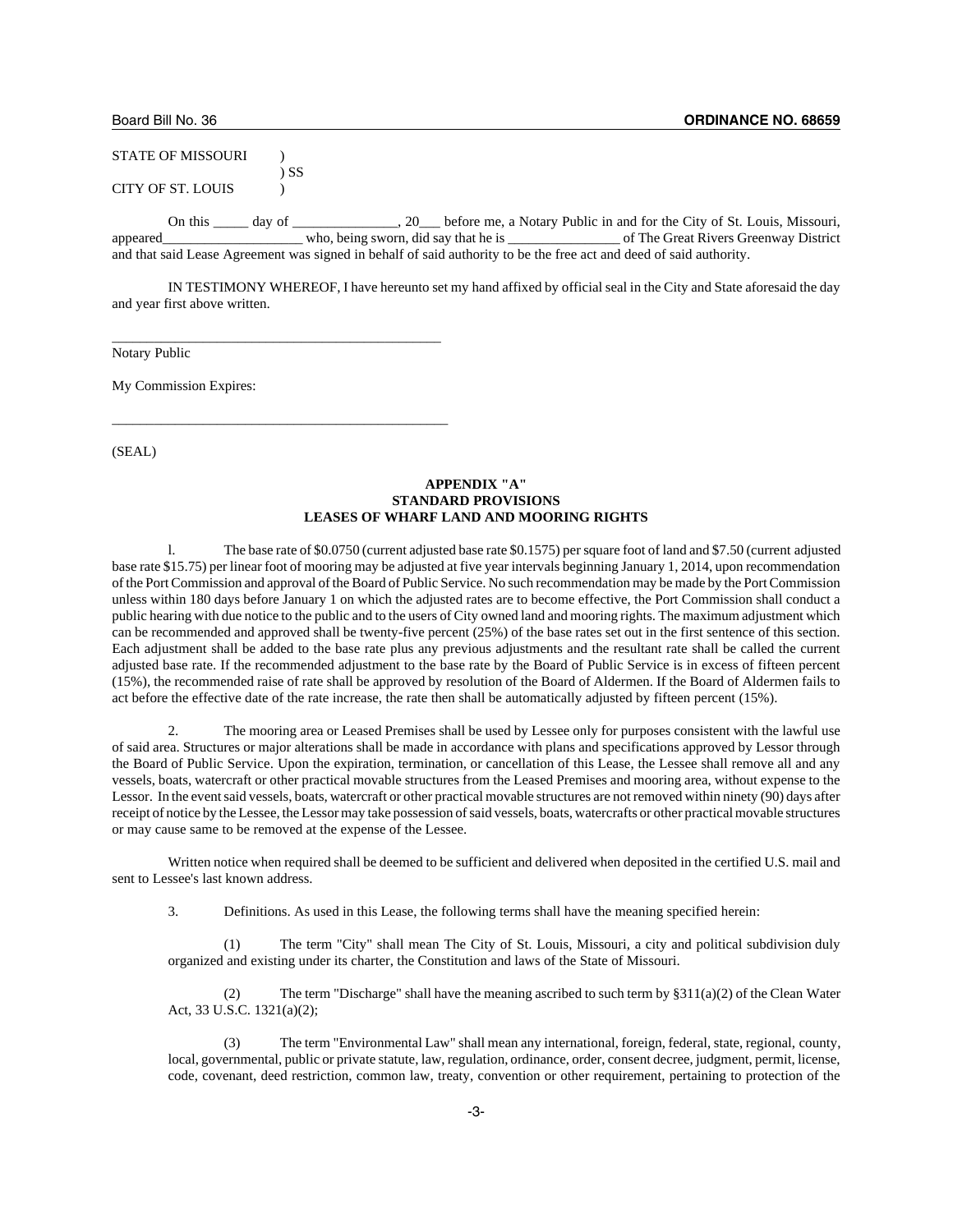environment, health or safety of person, natural resources, conservation, wildlife, waste management, any Hazardous Material Activity (as hereinafter defined), and pollution (including, without limitation, regulation of releases and disposals to air, land, water and ground water), including, but not limited to: the Comprehensive Environmental Response, Compensation and Liability Act (CERCLA) of 1980, as amended by the Superfund Amendments and Reauthorization Act (SARA) of 1986, 42 U.S.C. 9601 et seq.; Solid Waste Disposal Act (SWDA) of 1965, 42 U.S.C. 6901 et seq., as amended by the Resource Conservation and Recovery Act (RCRA) of 1976 and the Hazardous and Solid Waste Amendments (HSWA) of 1984; Federal Water Pollution Control Act (Clean Water Act) of 1948, 33 U.S.C. 1251 et seq, as amended by the Clean Water Act of 1977 and the Water Quality Act of 1987; Air Pollution Control Act of 1955, 42 U.S.C. 7401 et seq, as amended by the Clean Air Act of 1990; Toxic Substances Control Act (TSCA) of 1976, 15 U.S.C. 2601 et seq, as amended from time to time, and regulations promulgated thereunder; Occupational Safety and Health (OSH) Act of 1970, 29 U.S.C. 651 et seq, as amended from time to time, and regulations promulgated thereunder; Emergency Planning and Community Right-to-Know Act (EPCRA) of 1986, 42 U.S.C. 11001 et seq, as amended by the Debt Collection Improvement Act (DCIA) of 1996; National Environmental Policy Act (NEPA) of 1969, 42 U.S.C. 4321 et seq., as amended from time to time, and regulations promulgated thereunder; and any similar or implementing state law, and all amendments, rules, regulations, guidance documents and publications promulgated thereunder;

(4) The term "Hazardous Material" as used in this Lease shall mean any hazardous or toxic chemical, waste, byproduct, pollutant, contaminant, compound, product or substance, including, without limitation, asbestos, polychlorinated byphenyls, petroleum (including crude oil or any fraction thereof), and any material the exposure to, or manufacture, possession, presence, use, generation, storage, transportation, treatment, release, disposal, abatement, cleanup, removal, remediation or handling of which, is prohibited, controlled or regulated by any Environmental Law;

(5) The term "Improved Wharf" shall mean Improved Wharf as defined in Section 21.08.060 of the Revised Code of the City of St. Louis;

(6) The term "Infectious Waste" shall mean any substance designated or considered to be an Infectious Waste pursuant to any Environmental Law;

(7) The term "Lease" shall mean the Lease Agreement to which this Appendix A is attached together with any Exhibits and together with this Appendix A, and any amendments thereto;

(8) The term "Lease Agreement" shall mean the lease agreement, including amendments thereto, to which this Appendix A is attached;

The term "Leased Premises" shall mean the leased premises and/or mooring area or leased area as defined in Section One (1) or other Sections, of the Lease Agreement;

(10) The term "Oil" shall mean any substance designated or considered to be an oil pursuant to any Environmental Law;

(11) The term "Port Commission" shall mean the Port Authority Commission of the City of St. Louis;

(12) The term "Solid Waste" shall mean any substance designated or considered as a solid waste pursuant to any Environmental Law.

4. During the Term of this Lease or renewal or extension thereof, the Lessee agrees to abide by all City Ordinances; Executive Orders; State Laws; Federal Laws; Coast Guard, Corps of Engineers, and any other properly applicable governmental regulatory requirements, including, but not limited to, any and all such provisions regulating and/or relating to the: (1) transportation, storage, use, manufacture, disposal, discharge, release or spilling of Hazardous Material; (2) transportation, storage, use, recovery, disposal, discharge, release or spilling of Oil; (3) Discharge of effluents, pollutants and/or toxic pollutants to either publicly owned treatment works or directly to waters of the United States or tributaries thereof; (4) emissions, release or discharges of pollutants and/or other substances into the air or land; (5) transportation, storage, treatment, disposal, discharge, and release or spilling of Infectious Waste; (6) transportation, storage, treatment, recycling, reclamation, disposal, discharge, and release or spilling of Solid Waste; and (7) transportation, storage, or disposal of waste tires, used white goods and other appliances, waste oil, and/or used lead-acid batteries. Violation of any provision of federal or state law or City ordinance by Lessee shall be considered a breach of the Lease Agreement between Lessee and the City for which the City, at its sole option, may terminate the Lease. In addition, Lessee shall call to the attention of the proper enforcement authorities, any violation of any federal or state law or local ordinance occurring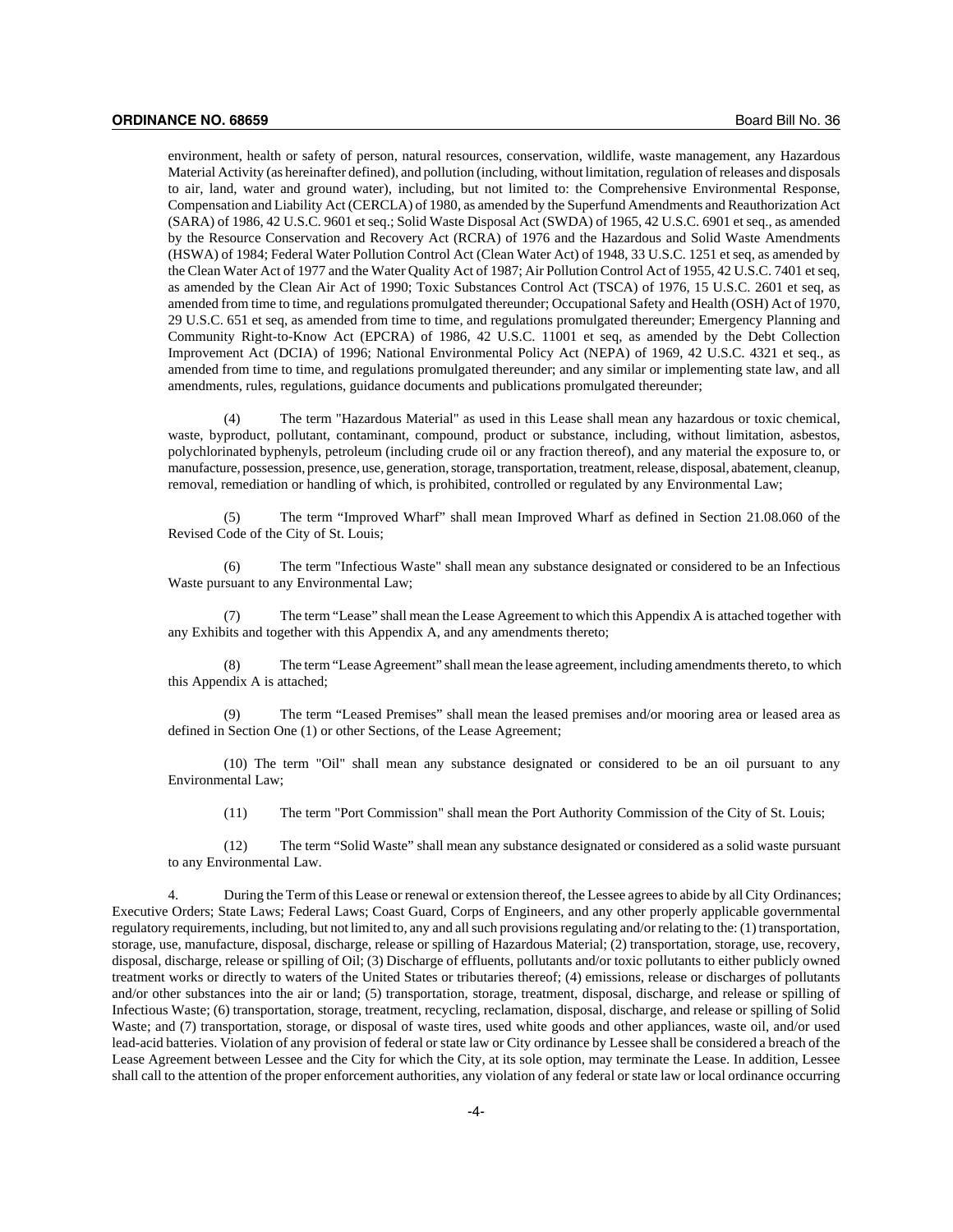on the Leased Premises of which Lessee has actual knowledge. Failure to do so on the part of the Lessee shall be considered a breach of this Lease for which the City, at its sole option, may terminate the Lease.

Should Lessee's operation on the Leased Premises violate any provision of federal and/or state laws or regulations, Lessee shall, immediately upon becoming aware of the existence of such violation, notify the Port Commission and undertake whatever action is necessary to remedy the violation and comply with the applicable provision(s), including but not limited to the institution of legal proceedings seeking an injunction in a court of competent jurisdiction. Should Lessee fail to remedy the violation, the City may notify Lessee of its intent to undertake remedial action. If Lessee fails to then institute reasonable remedial action within ninety-six (96) hours of receiving said notice, the City may take whatever action is necessary to bring the Leased Premises into compliance. In the event that the City remedies any such violation or remediates an environmental condition at the Leased Premises, the Lessee shall reimburse the City for all costs incurred by the City in remedying such violation, including, but not limited to, reasonable attorneys fees and expenses, litigation costs, fees for engineering and consulting services, and costs of testing, remediation, removal and disposal.

5. Lessee agrees to hold Lessor harmless from and to defend the Lessor from any and all claims for injuries or damages resulting from or arising out of Lessee's use of the Leased Premises or mooring area described herein; furthermore Lessee will at all times during the Term of this Lease at its own cost, and for the benefit of the City, protect the City with Public Liability and Property Damage Insurance, issued in the name of Lessee and naming the City and Port Commission as additional non-contributing named insureds, covering each person up to One Million Dollars (\$1,000,000) with an overall limit as to all persons for each occurrence of Three Million Dollars (\$3,000,000) as well as coverage of Three Million Dollars (\$3,000,000) for property damage, approved by the City Counselor as to form and by the Comptroller as to surety and reserving the right of recovery by the City in the event of damage to City owned property.

Included in the insurance policy shall be coverage requiring immediate removal of the vessel when the vessel is damaged or sunken from any cause whatsoever. This clause shall be expressed as a specific warranty by the insurance company regardless of cause.

Lessee, and its successors and assigns, shall forever indemnify, defend and hold harmless, the City of St. Louis, the Port Commission, its governing members, directors, officers, agents, attorneys, employees, independent contractors, and successors and assigns, from and against all claims, without limitation, damages, punitive damages, liabilities, losses, demands, claims, cost recovery actions, lawsuits, administrative proceedings, orders, response costs, compliance costs, investigation expenses, consultant fees, attorneys fees, paralegal fees and litigation expenses, arising from: (i) any Hazardous Material activity by Lessee, its successors or assigns, or at the Leased Premises; (ii) the operation of any applicable Environmental Law against Lessee or Leased Premises; (iii) any environmental assessment, investigation, and environmental remediation expenses; (iv) the violation at the Leased Premises or by Lessee of any applicable Environmental Law; or (v) any third party claims or suits filed or asserted.

Promptly after receiving notice, the Lessee, and its successors or assigns, shall pay all costs and expenses incurred by Lessor and its successors and assigns to enforce the provisions of this indemnification, including without limitation, attorney and paralegal fees and litigation expenses. The obligations of Lessee under this Section Five (5) and this indemnification shall survive the termination of this Lease and shall remain in force beyond the expiration of any applicable statute of limitations and the full performance of Lessee's obligations hereunder.

Lessee shall be required to purchase and maintain environmental impairment liability insurance, during the term of this Lease, in the amount of Three Million Dollars (\$3,000,000.00), or such other amount as shall be determined solely by the Port Commission, and naming the City of St. Louis as an additional primary, non-contributing insured, if:

at any time more than the reportable quantity of a Hazardous Material, Oil or Infectious Waste will be stored or otherwise present on the Leased Premises in any form whatsoever, including in any type of container(s) (including, but not limited to, drums, barrels, boxes, bags, tank trucks or trailers, rail cars or storage tanks, whether above or below ground);

(2) Lessee is required by federal or state law and/or regulation, as a result of or in connection with Lessee's operations on the Leased Premises, to obtain a permit for (a) any Discharge of effluents, pollutants, toxic pollutants or other substances into waters of the United States, tributaries thereof, sewer systems and/or publicly owned treatment works; (b) any Discharges of effluents, pollutants or toxic pollutants to a sewer system and/or publicly owned treatment works subsequent to pretreatment thereof; (c) any emission, release or Discharge of pollutants or other substances into the air or land; (d) treatment, storage or disposal of Hazardous Waste(s); (e) treatment, storage or disposal of Infectious Waste(s);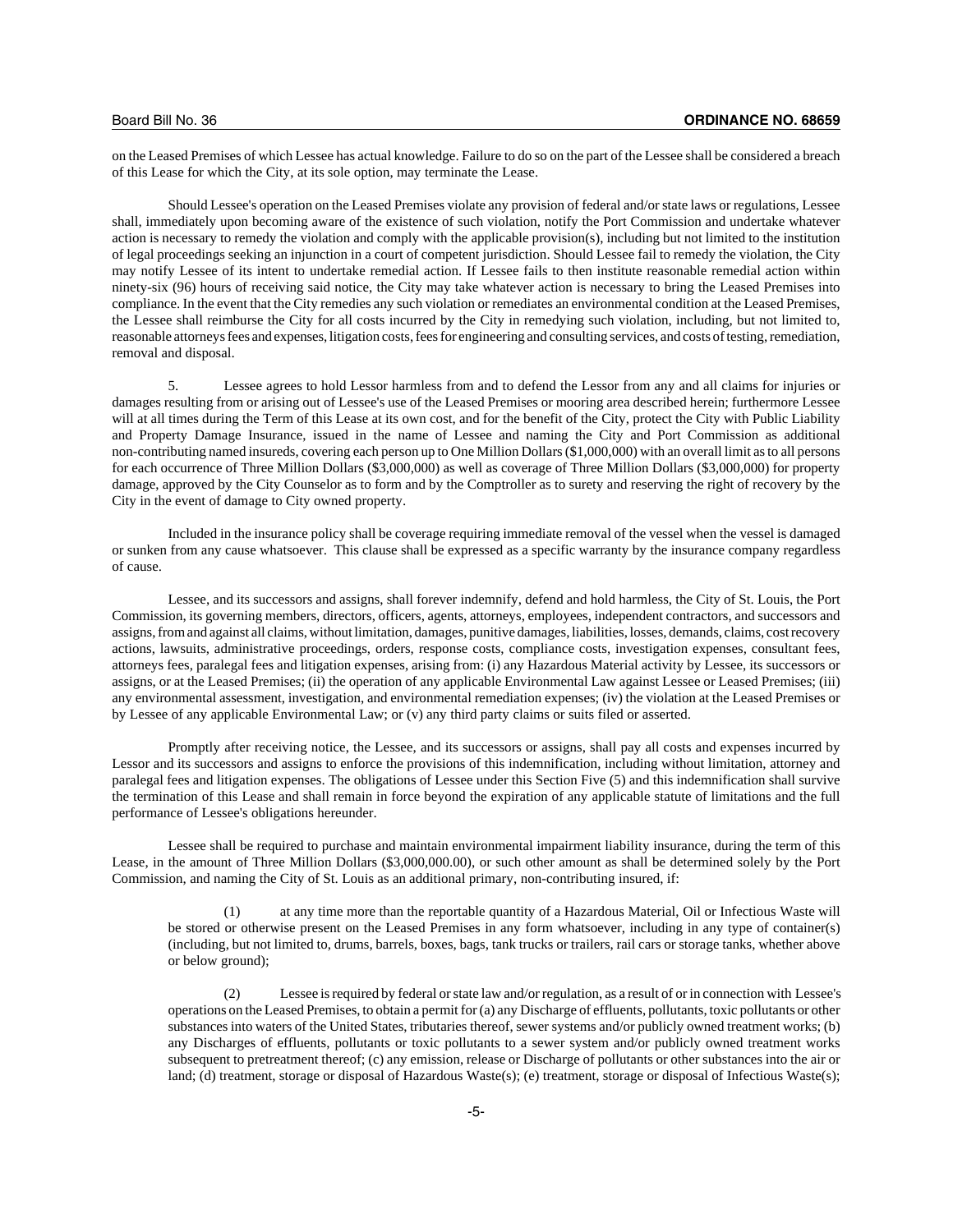(f) treatment, storage, processing, management, recycling or disposal of Solid Waste(s); (g) operation of a waste tire site or waste tire processing facility; or (h) placement of fill or dredged material into the waters of the United States or onto adjacent property;

(3) Lessee is required by Environmental Laws or is otherwise required to obtain a hazardous waste generator identification number from either the federal or a state government;

(4) Lessee engages in the recycling, recovery or reclamation of Solid Waste and/or Hazardous Material on the Leased Premises;

(5) Lessee engages in the manufacture of hazardous, extremely hazardous, or toxic substances, or Hazardous Material, in, on, or about the Leased Premises.

The environmental impairment liability insurance required pursuant to the terms of this Section Five (5) shall provide coverage for unexpected and unintended liability, damages and injuries arising or resulting from sudden and accidental, continuous or repeated Discharges, spills and releases, into or onto the air, water, soil, sewer system or similar media, of any hazardous substance, Hazardous Material, pollutant, toxic pollutant, extremely hazardous substance, toxic substance, Infectious Waste, Solid Waste, or similar material or substance, which disposal, Discharge, release or spill occurs in, on, from, or about the Leased Premises.

Any insurance policy which Lessee is required to obtain pursuant to the provisions of this Section Five (5) shall provide that said policy may not be canceled except upon the giving of thirty (30) days notice of such cancellation to the Comptroller's Office and the Port Commission. Furthermore, any policy limit requirements for any insurance policy which Lessee is required to obtain pursuant to this Section Five (5) maybe increased and adjusted upon recommendation and approval of the Board of Public Service. In the event that any policy which Lessee is required to obtain pursuant to the provisions hereof is canceled by the insurer or has an expiration date prior to the expiration of the Term of this Lease, Lessee shall be required to obtain replacement insurance, and provide proof thereof to the Comptroller's Office and the Port Commission, prior to the date that the cancellation or expiration becomes effective. Failure to do so shall be considered a breach of this Lease. The Lessee shall notify or cause the insurance company to notify the Comptroller's Office and the Port Commission of the renewal of all insurance required pursuant to the provisions of this section or of the cancellation of same. Failure to do so shall be considered a breach of this Lease.

For any type of insurance, Lessee is required to provide, pursuant to this Section Five (5), certificates evidencing such insurance and copies of the policy governing such insurance to the Comptroller's Office and to the Port Commission before the Lease is issued, and shall file replacement certificates of insurance and policies at least fifteen (15) days prior to the expiration of any original or replacement certificates. Lessee shall maintain said insurance coverage during the life of this Lease, and any renewal or extension thereof, and shall provide proof of same within five (5) days of request by the City or the Port Commission. If Lessee, at any time during the Term of this Lease after execution of this Lease, commences engagement in any of the activities or is required to obtain any permit or number referenced in subparagraphs (1) through (5) of this Section Five (5), Lessee shall furnish such certificates and policy copies to the Comptroller and to the Port Commission prior to engaging in any such activities or obtaining any such permit or number. Failure to do so shall be considered a breach of this Lease.

6. Upon the nonpayment of the rent due under the Lease at the time when the same becomes due, or upon the nonperformance by the Lessee of any of the provisions or requirements under the Lease, the Lessor, at its election, may terminate this Lease, provided that the Lessee shall, after notice of nonpayment, breach or default, have thirty (30) days to cure any such nonpayment, and ninety (90) days to cure any such other breach, unless the provisions hereof provide either that a specified breach is grounds for immediate termination of the Lease or that failure to cure within a specified time frame of less than thirty (30) days is grounds for immediate termination (such as violating a statute or other law). The failure and omission of the Lessor to declare this Lease forfeited upon the breach or default of said Lessee in the payment of said rents as the same become due, or the nonperformance of any of the substantive covenants to be performed by the Lessee, shall not operate to bar, abridge, or destroy the right of the Lessor to declare this Lease null and void upon any subsequent breach, forfeiture or cause therefore by the Lessee.

7. Lessee agrees to pay ad valorem taxes on boats, vessels, aircraft or watercraft and on operation of same that may be moored on said Leased Premises or involved in any operations within said Leased Premises, including all other owned property and equipment, and it is agreed that the Lessee will not deny the authority of the proper assessing agency to assess ad valorem taxes on said improvements. Further, Lessee agrees to pay any and all taxes, fees and assessments due on any other aspect of Lessee's business operations or improvements within the Leased Premises. The Lessee reserves the right to question the amount of such assessment in any court of competent jurisdiction or other tribunal established by law to correct the valuation of the property on which the assessment of such tax is based. Failure to pay ad valorem and/or other taxes, fees and/or assessments due as and when due,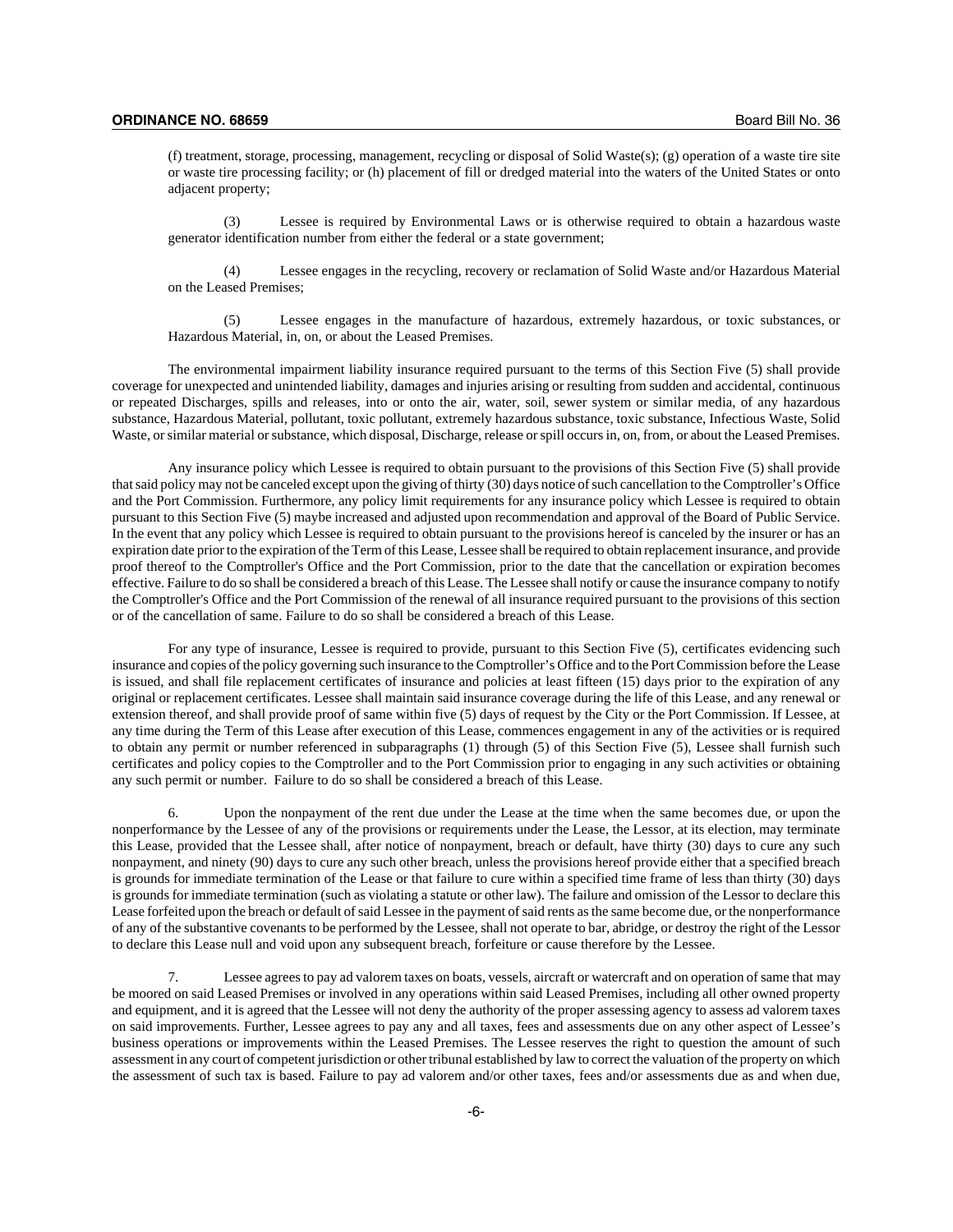whether or not such taxes, fees and/or assessments are appealed, shall be considered a breach of the terms of this Lease. All barges In Transit shall be exempt from the payment of taxes, fees and/or assessments. "In Transit" shall mean moored at the Leased Premises for not more than seven (7) calendar days in any 365-day period.

8. If the Lessee remains in possession of the Leased Premises after the expiration of the Term for which it is leased and the Lessee pays rent and the Lessor accepts said rent, such possession shall be construed as creating a month to month tenancy and not a renewal or extension of this Lease, but such month to month tenancy shall not continue for more than one (1) year. If the Lessee continues to occupy the Leased Premises on a month to month basis following the expiration of the Lease Term, Lessee's obligations under the Lease shall continue in full force and effect for the duration of Lessee's occupancy of the Leased Premises. Any such month to month tenancy may be terminated by Lessor at any time.

9. The Lessor reserves the right to modify, amend, or cancel this Lease as set forth in Section Ten (10) hereof in the event any portion of the Leased Premises is needed for any municipal purpose, which shall include, but is not limited to, right of way, sewer, Floodwall or Floodwall construction or repair, any other necessary or reasonable municipal purposes or use, and/or economic development in the Port District as defined by the Lessor in Lessor's sole discretion.

In the event that any portion of the Leased Premises or mooring area shall be needed for any municipal purpose as set forth in Section Nine (9) above, the Lessor shall have the right to modify, amend, or cancel this Lease upon one (1) year's written notice thereof to Lessee (or, in the case of an emergency, the existence of which shall be determined in Lessor's reasonable discretion, upon no less than fourteen (14) days' notice) and to eliminate from the Leased Premises such portion of the Leased Premises or mooring area as shall be needed for such purpose, which portion may include all of such Leased Premises or mooring area. In such event, it is agreed and understood by Lessee that no claim or action for damages or other compensation shall arise or be allowed by reason of such termination or modification, other than as set forth in Section Eleven (11) below. Written notice when required shall be deemed to be sufficient and delivered when sent by Certified U.S. Mail to Lessee's last known address.

11. If this Lease is amended or modified under the provisions of Sections Nine (9) and/or Ten (10), the current rent shall be adjusted in direct proportion to the change made in the Leased Premises. Lessee shall have the right to terminate this Lease without penalty by written notice within ninety (90) days after Lessor sends the notice to amend provided by Section Ten (10) if Lessee determines, in Lessee's sole discretion, that the portion of the Leased Premises which will remain after the elimination of the portion to be used for municipal purposes is not suitable to the Lessee. Lessee hereby acknowledges and agrees all other provisions of this Lease shall remain in effect for the duration of the Term for that remaining portion of the Leased Premises not used for municipal purposes under Sections Nine (9) and Ten (10). Lessee hereby acknowledges and agrees that the Lease shall be deemed terminated with respect to the portion of the Leased Premises eliminated pursuant to the notice referenced in Section Ten (10) above on the one-year anniversary of the date of the notice referenced in Section Ten (10) above, provided, however, that in the case of an emergency as described in Section Ten (10) above, the Lease shall be deemed terminated on the date specified in the notice.

12. In the event this Lease is canceled, modified or amended under the provisions of Sections Nine (9) and/or Ten (10) hereof, the Lessor shall cause the Lessee to be reimbursed, in accordance with the provisions of this Section Twelve (12), for the cost of capital improvements the Lessee has made and paid for on the Leased Premises pursuant to the written approval of the Board of Public Service including any such approved improvements in place on the commencement date of this Lease and made and paid for by Lessee during any prior lease term, **provided, however**, that Lessor shall not cause the Lessee to be reimbursed for any capital improvements: (a) the cost of which is or was expressly invoiced to the Lessee's customers via a separate surcharge for such improvements on any such customer's bill; or (b) removable from the Leased Premises and reusable at another location. It is agreed and understood that the term capital improvements shall not include wharf boats, vessels or other floating improvements. Lessee agrees that the amount of the anticipated profits shall not be a factor in the determination of any reimbursement. Furthermore, Lessee shall not be entitled to any reimbursement for any capital improvements during any period that Lessee remains in possession of the Leased Premises in a month to month tenancy after the expiration of the Term as described in Section Eight (8), above. No funds from the City of St. Louis general revenue shall be used for the purpose of providing any reimbursement required pursuant to this Section Twelve (12).

In the event that the rate/rates for service to Lessee's customer(s) has/have been increased expressly and by separate invoice line item to cover the cost of any capital improvement made by Lessee, Lessor and Lessee agree that the sum of all payments made by such customers with respect to such capital improvement and the terms of the financing for such capital improvement shall be taken into account in determining the Lessee's cost of the capital improvement.

13. The Lessee shall have the right to terminate this Lease upon service of one (1) year's written notice and the payment of an additional one (1) year's rental which shall accompany such notice. The payment of the additional year's rental shall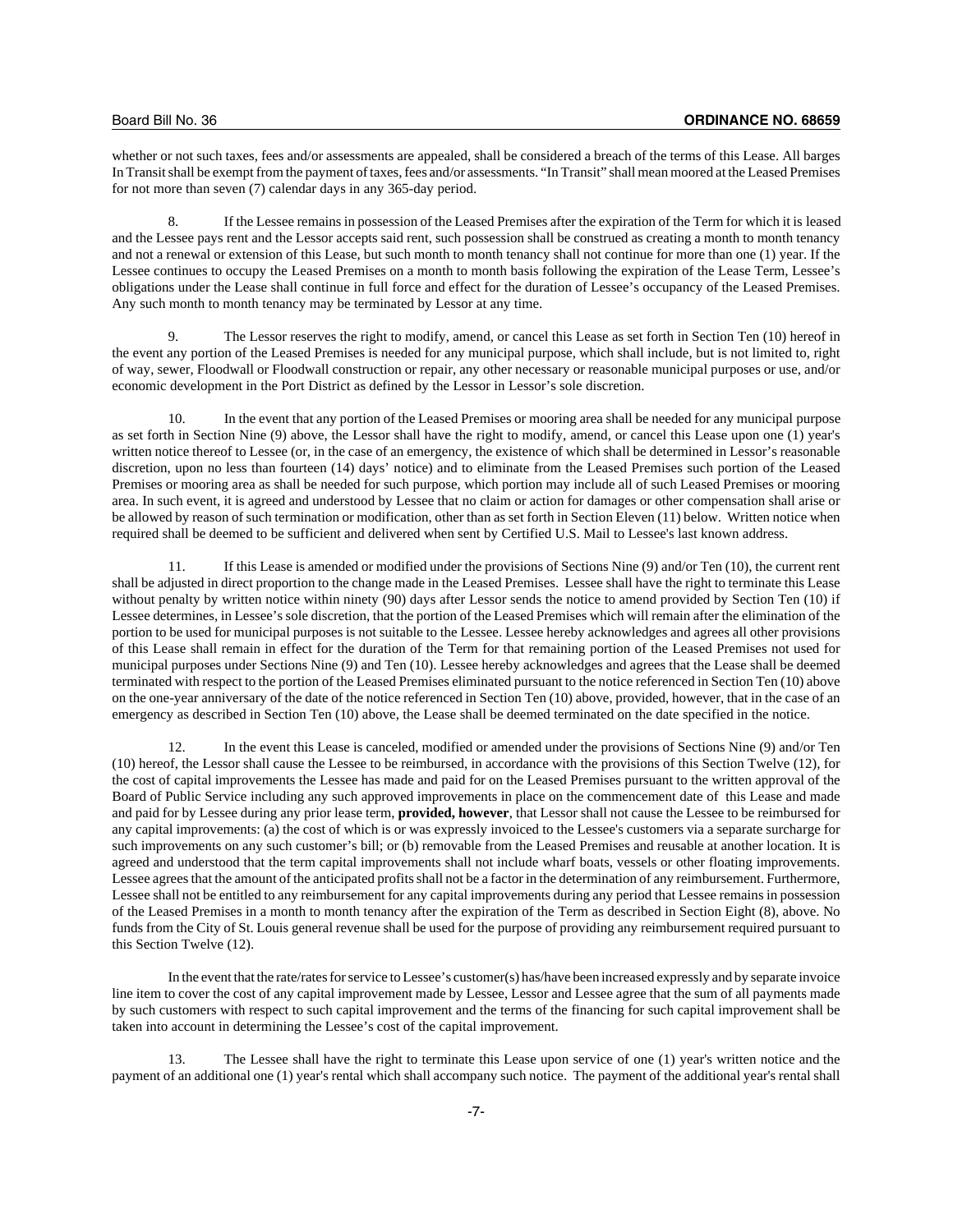not relieve Lessee of the obligation to pay the current year's rental as provided herein. In the event Lessee shall terminate pursuant to this Section Thirteen (13), no reimbursement shall be made by Lessor under Section Twelve (12).

14. Any sublease, transfer, sale or assignment of Lessee's rights or interests under this Lease, and/or change in corporate structure of Lessee are expressly prohibited unless and until the Board of Public Service, the Port Commission and the Board of Aldermen of the City of St. Louis approves such action. Failure to obtain such approvals before taking any such action shall be considered a breach of this Lease. If such action is so approved, all parts of this Lease are binding on any sublessee, assignee, successor, or new or modified corporate entity.

15. This Lease may be canceled at the option of the City, in the City's sole discretion, if, at any time during the Term of this Lease, the person or persons who on the date of execution of this Lease owns or own a majority of the Lessee's voting shares of stock, ceases or cease to own a majority of such shares, except if such change in ownership is the result of transfer(s) by inheritance, or the result of a public offering pursuant to the Securities and Exchange Act of 1934, as amended, or the result of merger of the Lessee into or consolidation with another corporation.

This Lease may be canceled at the option of the City, in its sole discretion, if the Lessee sells a majority of or all of the assets of the Lessee without Board of Public Service and Port Commission approval, which approval shall not be unreasonably withheld. If sale, transfer or assignment of Lessee's stock is approved, all parts of this Lease are binding on the purchaser, transferee or assignee. If the approvals described in this Section are obtained with respect to an action described in this Section, or if no such approvals are required with respect to an action described in this section, all parts of this Lease are binding on any sublessee, assignee, or new or modified corporate entity.

l6. The Lessee agrees not to erect any barrier, fence or supporting structures or store any materials on the Floodwall itself or within twenty-five (25) feet of either side of the Floodwall. Notwithstanding any other provision of this Lease, the City and any lawfully designated agent or representative of the City shall retain the right to enter onto any portion of the Leased Premises and to alter any portion of the Leased Premises as may be reasonably necessary to install, inspect, maintain or repair the Floodwall and relief wells whenever the City or its lawfully designated agent or representative deems necessary, in the City's sole discretion. Lessee shall not alter or modify any portion of the Leased Premises that lay within fifty (50) feet of any Floodwall or relief well without the express written consent of the President of the Board of Public Service.

l7. Any payment due pursuant to this Lease which is not timely paid shall be delinquent and shall bear interest from the date due at prime rate plus two (2) percent. Prime rate shall be that average rate as established by U.S. Bank N.A. or Bank of America N.A., or any successors or assigns of such Banks.

The Lessee shall not store, or allow the storage of, any garbage or trash on the Leased Premises or mooring area. Further, Lessee shall ensure that Lessee, Lessee's customers, and employees and/or guests of Lessee do not throw trash or any articles or materials of any sort whatsoever into the river or onto any portion of the Wharf, mooring area, or Leased Premises. Lessee shall be responsible for enforcing this prohibition. Lessee shall also be responsible for ensuring that the Leased Premises and the adjoining river are at all times neat and free of all trash, rubble, and debris, regardless of whether or not such trash, rubble, and debris was deposited by Lessee. The Lessee shall enforce this clause on any craft or vehicle servicing, or being serviced by, the Lessee. Lessee's failure to abide by the provisions of this section shall be considered a breach of this Lease.

The Lessee shall have responsibility for the housekeeping on the Improved Wharf immediately in front of the mooring area and Leased Premises. Failure to maintain this area as required by this Lease or to abide by any other City ordinances shall result in the cancellation of this Lease upon approval by the Board of Public Service and the Port Commission.

19. Upon execution of this Lease, the Lessee shall, at his own expense, have this Lease recorded by the City's Recorder of Deeds.

## 20. EQUAL OPPORTUNITY AND NONDISCRIMINATION GUIDELINES.

Regarding any contract for work in connection with the improvement of any property included in the Leased Premises, the Lessee (which term shall include Lessee, any designees, successors and assigns thereof, any entity formed to implement a project in which the Lessee has a controlling interest), and Lessee's contractors and subcontractors shall include a clause requiring compliance with all federal, state and local laws, ordinances, or regulations governing equal opportunity and nondiscrimination, and with all Executive Orders of the Mayor of the City St. Louis addressing participation by Minority Enterprises ("MBEs") and Women Business Enterprises ("WBEs") in City-assisted work. The Lessee and its contractor(s) shall not contract or subcontract with any party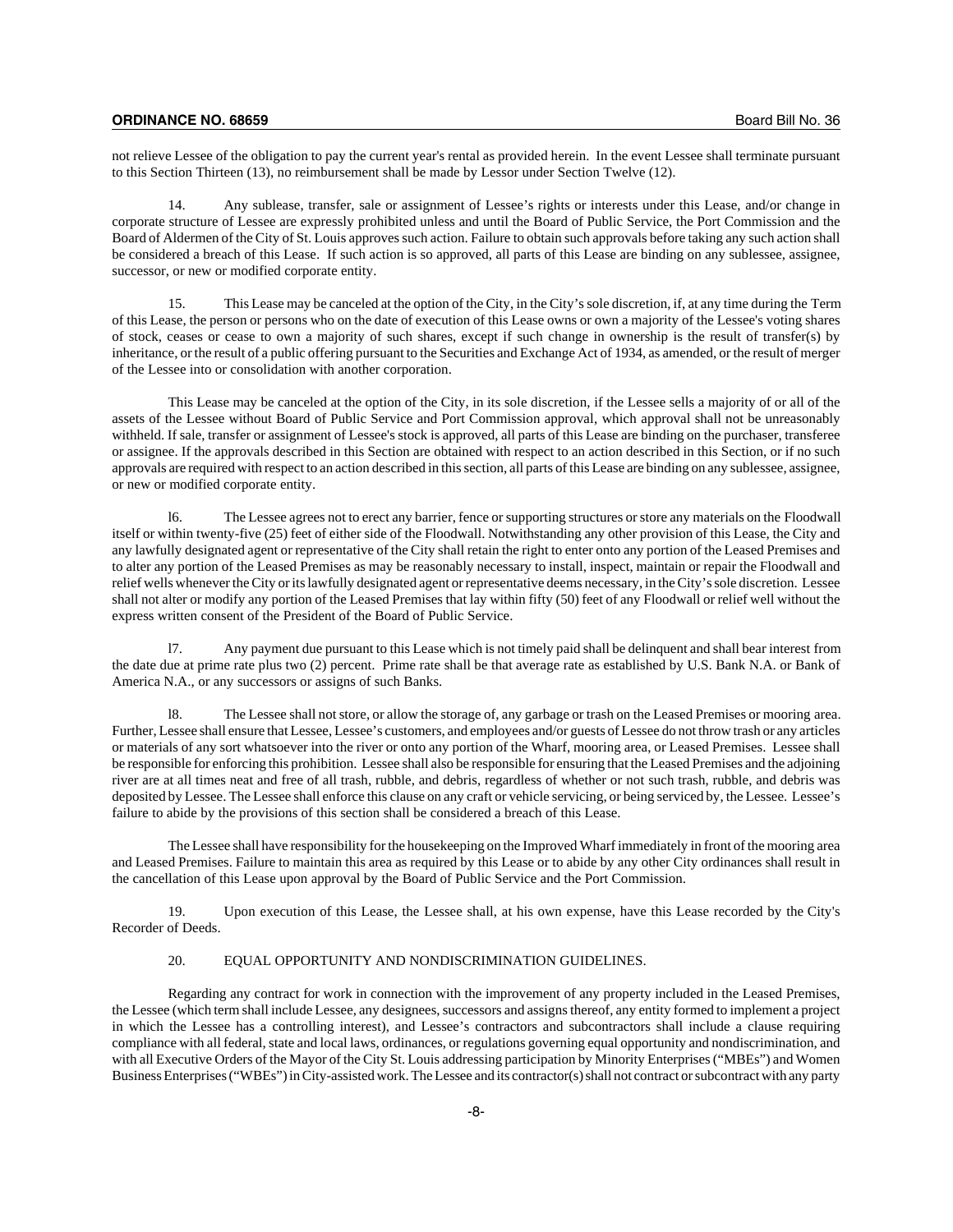known to have been found in violation of any such laws, ordinances, regulations or Executive Orders.

Further, Lessee agrees, for itself and for its successors and assigns, that Lessee shall not discriminate in any way on the basis of race, color, creed, national origin, sex, marital status, age, sexual orientation or physical handicap in the sale, lease, rental, use or occupancy of the Leased Premises or any improvements erected or to be erected in or on the Leased Premises or any part thereof. Further, Lessee agrees, for itself and for its successors and assigns, to include covenants in each and every contract entered into by Lessee with respect to the improvement or operation of the Leased Premises to ensure such discrimination by any of Lessee's contractors is prohibited. The non-discrimination provisions embodied in this Section shall run with the land and shall be enforceable by the Port Commission, by the City, and by the United States of America, as their interests may appear. Lessee agrees that, if the improvement and use of the Leased Premises creates permanent jobs, it shall enter into a First Source Referral Agreement with the Saint Louis Agency on Training and Employment and the Port Commission for referral of Jobs Training Partnership Act-eligible individuals. Said Referral Agreement shall specify the number and types of jobs to be covered by the Referral Agreement, the target date for referrals to begin, and the procedure for referral.

21. On or within thirty (30) days before or after January 1 of each year, Lessee must present to the Port Commission a marine survey by a qualified marine engineer, acceptable to the Port Commission, attesting to the safety of all of the facilities operated by Lessee on, at or in the Leased Premises. Lessee's failure to provide such survey and/or failure of the survey to unequivocally assert that all such facilities are safe shall be considered a breach of this Lease.

22. All vessels must be moored in line parallel to the Floodwall and all mooring activities shall be conducted only pursuant to and shall comply in all respects with all applicable permits.

23. No auxiliary craft shall be moored to any craft or vessel subject to this Lease except for clear and explicit emergency public safety reasons, except as expressly permitted by the Coast Guard and Army Corps of Engineers, and except temporarily for maintenance purposes. Maintenance craft may be moored to another craft or vessel only during the actual time period when maintenance is taking place.

24. After notice to the Board of Public Service and the Port Commission, after submission to the Board of Public Service and the Port Commission of drawings and specifications signed and sealed by a licensed marine engineer, and after issuance of all applicable permits from all applicable City, state and federal regulatory agencies, Lessee shall have the right to install, or modify the installation or use of, deadmen and mooring cells on the bank adjacent to Lessee's mooring area and Leased Premises in accordance with said signed and sealed drawings and specifications and permits. Installations in existence on the date hereof shall be permitted to remain, but any and all modifications or replacement of such installations shall be subject to the requirements of this section.

Lessee shall have the right to ingress and egress to the mooring facilities over the land between the Floodwall and the Leased Premises.

25. Lessee accepts the property in "as is" condition, and, except as otherwise expressly stated elsewhere in this Lease, without any express or implied warranties of suitability, merchantability, fitness for a particular purpose or environmental fitness. The City and the Port Commission have made no representations or warranties, express or implied, and explicitly disclaims the same, concerning the absence of any pollution, contamination, Hazardous Material, Infectious Waste, Solid Waste, underground storage tanks, or hazardous building materials in, on or about the Lease Premises or its improvements, except as may be specifically and expressly stated elsewhere in this Lease.

26. Lessee shall not remove any underground or aboveground storage tanks located on the Leased Premises without first obtaining the written consent of the Port Commission, which consent shall not be unreasonably withheld. Any such removal shall be performed in accordance with any and all applicable laws, regulations and ordinances. During the term of this Lease or any extension thereto, Lessee shall not abandon an underground or aboveground storage tank in place, and Lessee shall remove or replace or repair any such tank within ninety (90) days of any discontinuation of use. Lessee shall not install any underground or aboveground storage tanks on the Leased Premises without first obtaining the permission of the Port Commission. Unless specifically stated elsewhere in this Lease, the Port Commission shall have absolute discretion to approve or deny a request by Lessee to install a new underground or aboveground storage tank. Notwithstanding the foregoing provision, where the Lessee proposes to replace an existing underground or aboveground storage tank with a new tank, the Port Commission shall not unreasonably withhold permission therefor.

27. Lessee must obtain the explicit written permission of the Port Commission prior to applying to an agency or agencies of the state and/or federal governments for a permit or license to: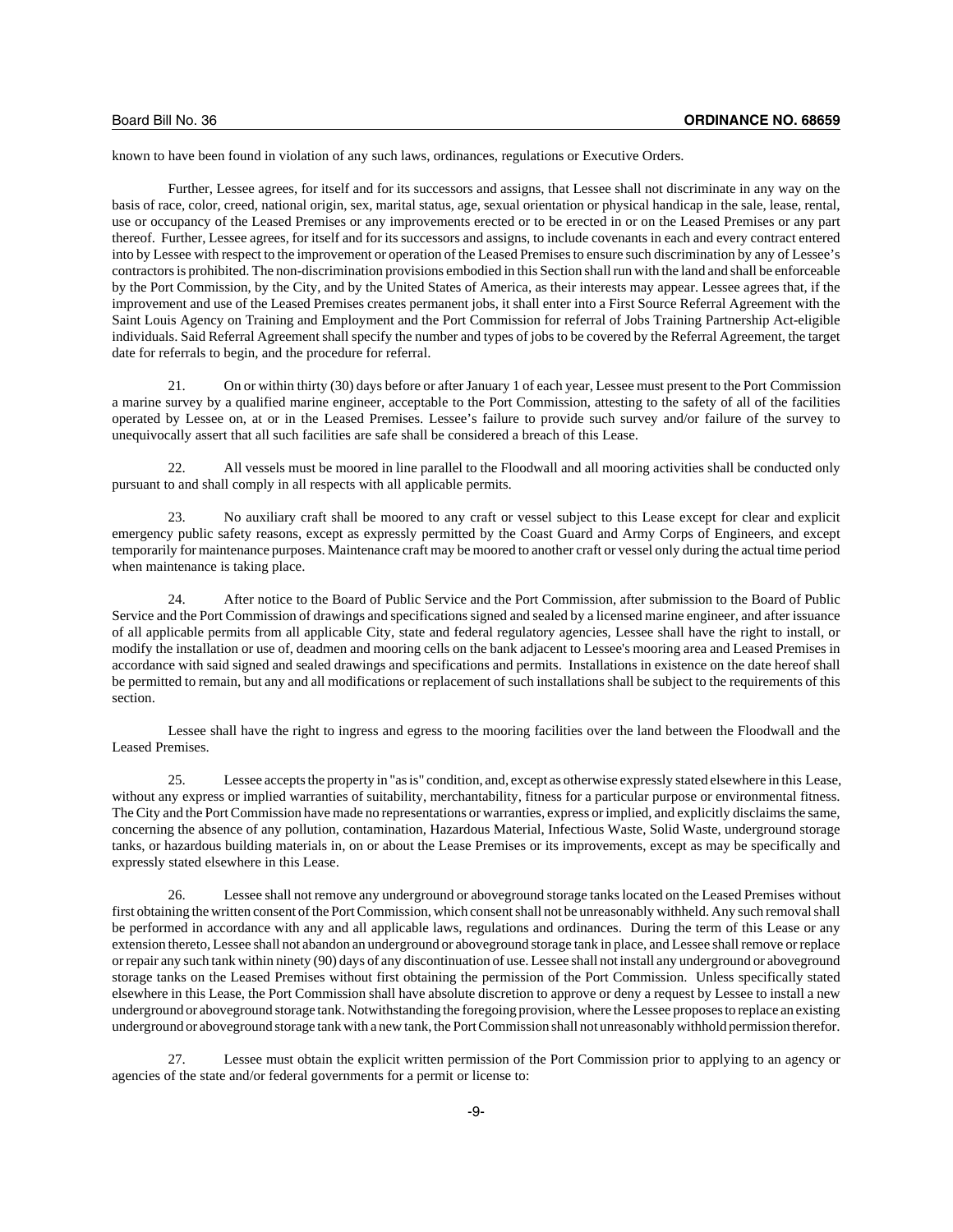- (1) treat, store or dispose of Hazardous Material(s);
- (2) treat, store or dispose of waste Oil;
- (3) treat, store, process, manage, recycle or dispose of Solid Waste(s);
- (4) operate a waste tire site or waste tire processing facility; or
- (5) manufacture Hazardous Material(s);

on all or any portion of the Leased Premises. Further, Lessee shall not apply for a permit or license to allow it to place, nor shall Lessee place, any fill or dredged material into the waters of the United States or tributaries thereof which are adjacent to or on the Leased Premises without first obtaining the explicit written approval of the Port Commission therefor. The Port Commission may, in its absolute and unfettered discretion, grant or deny approval for any activity referenced in this Section. Should the Port Commission deny permission for any such activity, Lessee shall abandon plans for such activity on, in or at the Leased Premises and shall not conduct such activity on, in or at the Leased Premises unless and until the Port Commission grants express written approval for such activity.

28. Upon the expiration or earlier termination of this Lease, Lessee shall quit and peacefully surrender the Premises to Lessor, and Lessor, upon or at any time after any such expiration or termination, may without further notice, enter upon and re-enter the Leased Premises and possess and repossess itself thereof, by summary proceedings, ejectment or otherwise, and may dispossess Lessee and remove Lessee and all other persons and property from the Leased Premises and may have, hold and enjoy the Leased Premises and the right to receive all rental income of and from the same. Lessee shall leave and surrender the Leased Premises to the Lessor in the same condition in which the Leased Premises was at the commencement of this Lease, except as repaired, rebuilt, restored, altered, replaced or added to as permitted or required by any provision of this Lease, and except for ordinary wear and tear. Upon such surrender, Lessee shall (a) remove from the Leased Premises all property which is owned by Lessee or third parties other than the Lessor and (b) repair any damage caused by such removal. Lessee further agrees and warrants that, upon the expiration or earlier termination of this Lease, Lessee shall return the Leased Premises to the City free of any and all Hazardous Material, Infectious Waste, Solid Waste (unless disposal of solid waste on the Leased Premises was specifically permitted by the terms of this Lease or a subsequent written document executed on behalf of, and authorized by, the Port Commission), pollutants, and contaminants which were placed, released, discharged, disposed, and/or spilled on, into, or about the Leased Premises. Lessee shall, upon the expiration or earlier termination of this Lease, remove all product(s) or waste(s) stored in underground and aboveground storage tanks located on the Leased Premises which were installed or used during the term of the Lease. Upon termination or expiration of the Lease, Lessee shall also perform tank tightness testing on all underground and aboveground storage tanks and connecting piping, installed or used during the term of the Lease, and shall, upon request and at the sole discretion of the Port Commission, remove any tanks that were installed by Lessee pursuant to this Lease or a prior lease agreement between the City and the Lessee. Lessee shall also either remove or decontaminate any soil contaminated by leaks from storage tanks or connecting piping installed or used during the term of the Lease. Any such removal and/or decontamination shall be performed in accordance with any and all applicable laws, regulations and ordinances at Lessee's sole cost and expense, which obligation shall survive the expiration or termination of this Lease. In the event that Lessee fails to perform its obligations pursuant to this Section of the Lease, the City shall give Lessee notice of said failure within thirty (30) days of discovering the Lessee's default of its obligations under this section. If Lessee fails to fully comply with its obligations hereunder within thirty (30) days of such notice, the City may undertake any and all legal actions, including but not limited to, injunction and/or specific performance, as are necessary to bring the Leased Premises into compliance with the standards set out herein. In the event that the City is required to undertake actions to bring the Leased Premises into compliance with said standards, Lessee shall reimburse the City for all costs thereof, including, but not limited to, reasonable attorneys fees and expenses, litigation costs, fees for engineering and consulting services, costs of testing, removal, and/or remediation, and disposal costs. The Lessee expressly agrees that the City may attach liens to any of Lessee's real and personal property located in the City of St. Louis in order to recover the City's costs of bringing the Leased Premises into compliance with the standards set out herein.

29. Lessee shall, with respect to its use of the Leased Premises, periodically furnish the Port Commission with satisfactory proof that it is in full compliance with any and all federal and/or state laws and regulations and City ordinances relating to or concerning air quality, water quality, noise, hazardous or toxic materials, hazardous wastes, infectious wastes, solid wastes, underground storage tanks and hazardous building materials. Further, Lessor shall have the right to inspect any and all portions of the Leased Premises, including facilities or vehicles located thereon, at any time during normal business hours or at any time if Lessor has reason to believe that a violation of any federal or state law or City ordinance has occurred or is about to occur. Should Lessee fail to comply with this provision, the City, after reasonable notice, may terminate this Lease.